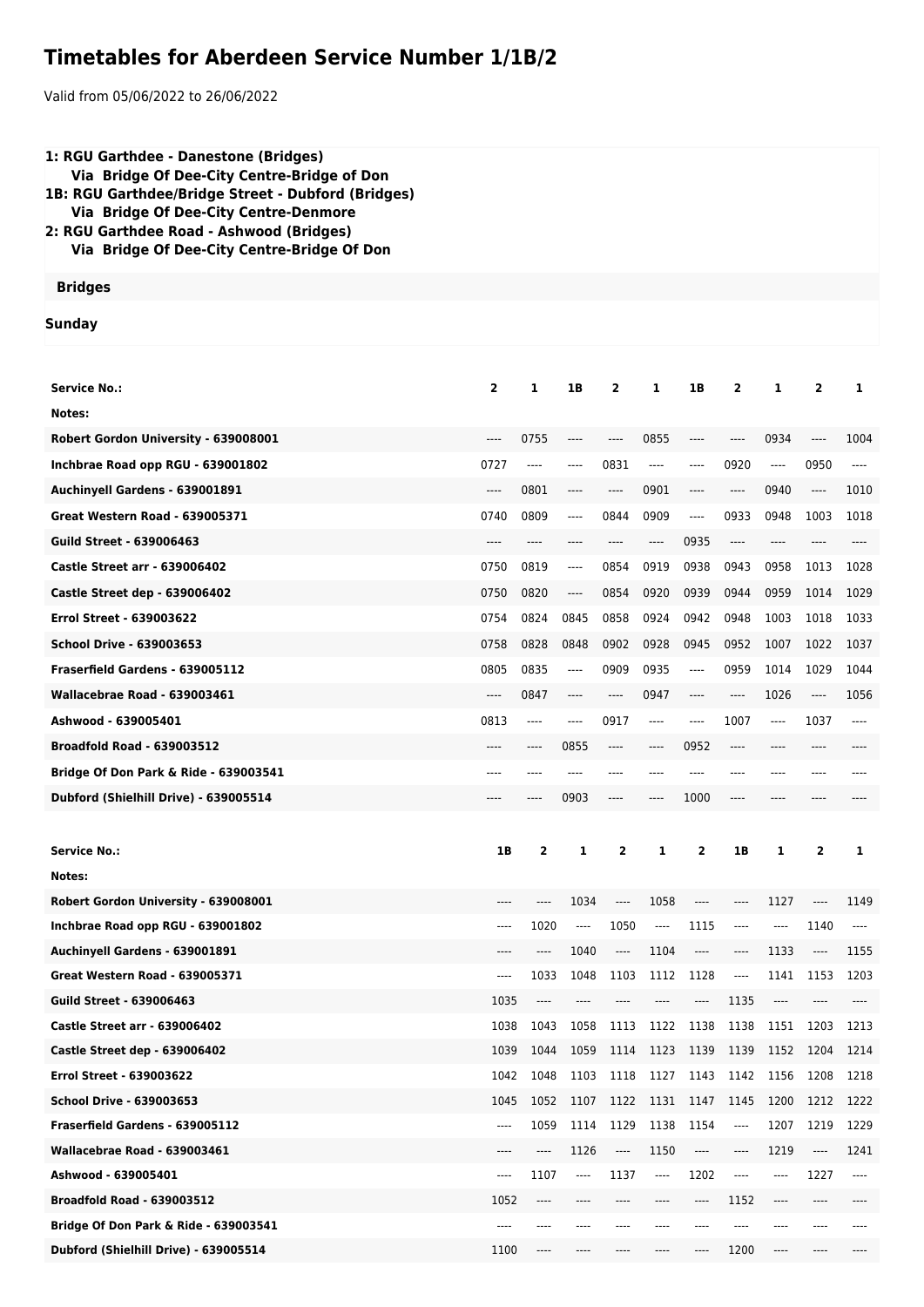| <b>Service No.:</b>                   | $\mathbf{2}$            | 1     | 1B      | 2    | 1                             | 2                                                                                                                                                                                                 | 1    | 2    | 1     | 1B    |
|---------------------------------------|-------------------------|-------|---------|------|-------------------------------|---------------------------------------------------------------------------------------------------------------------------------------------------------------------------------------------------|------|------|-------|-------|
| Notes:                                |                         |       |         |      |                               |                                                                                                                                                                                                   |      |      |       |       |
| Robert Gordon University - 639008001  | ----                    | 1209  | $---$   | ---- | 1229                          | ----                                                                                                                                                                                              | 1249 | ---- | 1309  | ----  |
| Inchbrae Road opp RGU - 639001802     | 1200                    | ----  | ----    | 1220 | $\hspace{1.5cm} \textbf{---}$ | 1240                                                                                                                                                                                              | ---- | 1300 | ----  |       |
| Auchinyell Gardens - 639001891        | $---$                   | 1215  | $-----$ | ---- | 1235                          | $\hspace{0.02in} \hspace{0.02in} \hspace{0.02in} \hspace{0.02in} \hspace{0.02in} \hspace{0.02in} \hspace{0.02in} \hspace{0.02in} \hspace{0.02in} \hspace{0.02in} \hspace{0.02in} \hspace{0.02in}$ | 1255 | ---- | 1315  | ----  |
| <b>Great Western Road - 639005371</b> | 1213                    | 1223  | $---$   | 1233 | 1243                          | 1253                                                                                                                                                                                              | 1303 | 1313 | 1323  | ----  |
| <b>Guild Street - 639006463</b>       | ----                    | ----  | 1235    | ---- | ----                          |                                                                                                                                                                                                   | ---- | ---- | ----  | 1335  |
| <b>Castle Street arr - 639006402</b>  | 1223                    | 1233  | 1238    | 1243 | 1253                          | 1303                                                                                                                                                                                              | 1313 | 1323 | 1333  | 1338  |
| Castle Street dep - 639006402         | 1224                    | 1234  | 1239    | 1244 | 1254                          | 1304                                                                                                                                                                                              | 1314 | 1324 | 1334  | 1339  |
| <b>Errol Street - 639003622</b>       | 1228                    | 1238  | 1242    | 1248 | 1258                          | 1308                                                                                                                                                                                              | 1318 | 1328 | 1338  | 1342  |
| <b>School Drive - 639003653</b>       | 1232                    | 1242  | 1245    | 1252 | 1302                          | 1312                                                                                                                                                                                              | 1322 | 1332 | 1342  | 1345  |
| Fraserfield Gardens - 639005112       | 1239                    | 1249  | $---$   | 1259 | 1309                          | 1319                                                                                                                                                                                              | 1329 | 1339 | 1349  | $---$ |
| Wallacebrae Road - 639003461          | $---$                   | 1301  | $-----$ | ---- | 1321                          | ----                                                                                                                                                                                              | 1341 | ---- | 1401  | $---$ |
| Ashwood - 639005401                   | 1247                    | ----  | $---$   | 1307 | ----                          | 1327                                                                                                                                                                                              | ---- | 1347 | $---$ | $---$ |
| <b>Broadfold Road - 639003512</b>     | ----                    | ----  | 1252    | ---- | ----                          | ----                                                                                                                                                                                              | ---- | ---- | ----  | 1352  |
| Bridge Of Don Park & Ride - 639003541 | ----                    | ----  | ----    | ---- | ----                          | ----                                                                                                                                                                                              | ---- | ---- | ----  | $---$ |
| Dubford (Shielhill Drive) - 639005514 | ----                    | ----  | 1300    | ---- |                               | ----                                                                                                                                                                                              | ---- |      | ----  | 1400  |
|                                       |                         |       |         |      |                               |                                                                                                                                                                                                   |      |      |       |       |
|                                       |                         |       |         |      |                               |                                                                                                                                                                                                   |      |      |       |       |
| <b>Service No.:</b>                   | $\overline{\mathbf{2}}$ | 1     | 2       | 1    | 2                             | 1                                                                                                                                                                                                 | 1В   | 2    | 1     | 2     |
| Notes:                                |                         |       |         |      |                               |                                                                                                                                                                                                   |      |      |       |       |
| Robert Gordon University - 639008001  | ----                    | 1329  | ----    | 1349 | ----                          | 1409                                                                                                                                                                                              | ---- | ---- | 1429  |       |
| Inchbrae Road opp RGU - 639001802     | 1320                    | $---$ | 1340    | ---- | 1400                          | $---$                                                                                                                                                                                             | ---- | 1420 | ----  | 1440  |
| Auchinyell Gardens - 639001891        | ----                    | 1335  | $-----$ | 1355 | ----                          | 1415                                                                                                                                                                                              | ---- | ---- | 1435  |       |
| Great Western Road - 639005371        | 1333                    | 1343  | 1353    | 1403 | 1413                          | 1423                                                                                                                                                                                              | ---- | 1433 | 1443  | 1453  |
| <b>Guild Street - 639006463</b>       |                         |       |         |      |                               | ----                                                                                                                                                                                              | 1435 | ---- | ----  |       |
| <b>Castle Street arr - 639006402</b>  | 1343                    | 1353  | 1403    | 1413 | 1423                          | 1433                                                                                                                                                                                              | 1438 | 1443 | 1453  | 1503  |
| Castle Street dep - 639006402         | 1344                    | 1354  | 1404    | 1414 | 1424                          | 1434                                                                                                                                                                                              | 1439 | 1444 | 1454  | 1504  |
| Errol Street - 639003622              | 1348                    | 1358  | 1408    | 1418 | 1428                          | 1438                                                                                                                                                                                              | 1442 | 1448 | 1458  | 1508  |
| <b>School Drive - 639003653</b>       | 1352                    | 1402  | 1412    | 1422 | 1432                          | 1442                                                                                                                                                                                              | 1445 | 1452 | 1502  | 1512  |
| Fraserfield Gardens - 639005112       | 1359                    | 1409  | 1419    | 1429 | 1439                          | 1449                                                                                                                                                                                              | ---- | 1459 | 1509  | 1519  |
| Wallacebrae Road - 639003461          | ----                    | 1421  | ----    | 1441 | ----                          | 1501                                                                                                                                                                                              | ---- | ---- | 1521  | ----  |
| Ashwood - 639005401                   | 1407                    | ----  | 1427    | ---- | 1447                          | ----                                                                                                                                                                                              | ---- | 1507 | ----  | 1527  |
| <b>Broadfold Road - 639003512</b>     | ----                    |       |         |      |                               | ----                                                                                                                                                                                              | 1452 | ---- |       |       |
| Bridge Of Don Park & Ride - 639003541 | ----                    |       |         |      |                               |                                                                                                                                                                                                   | ---- |      |       |       |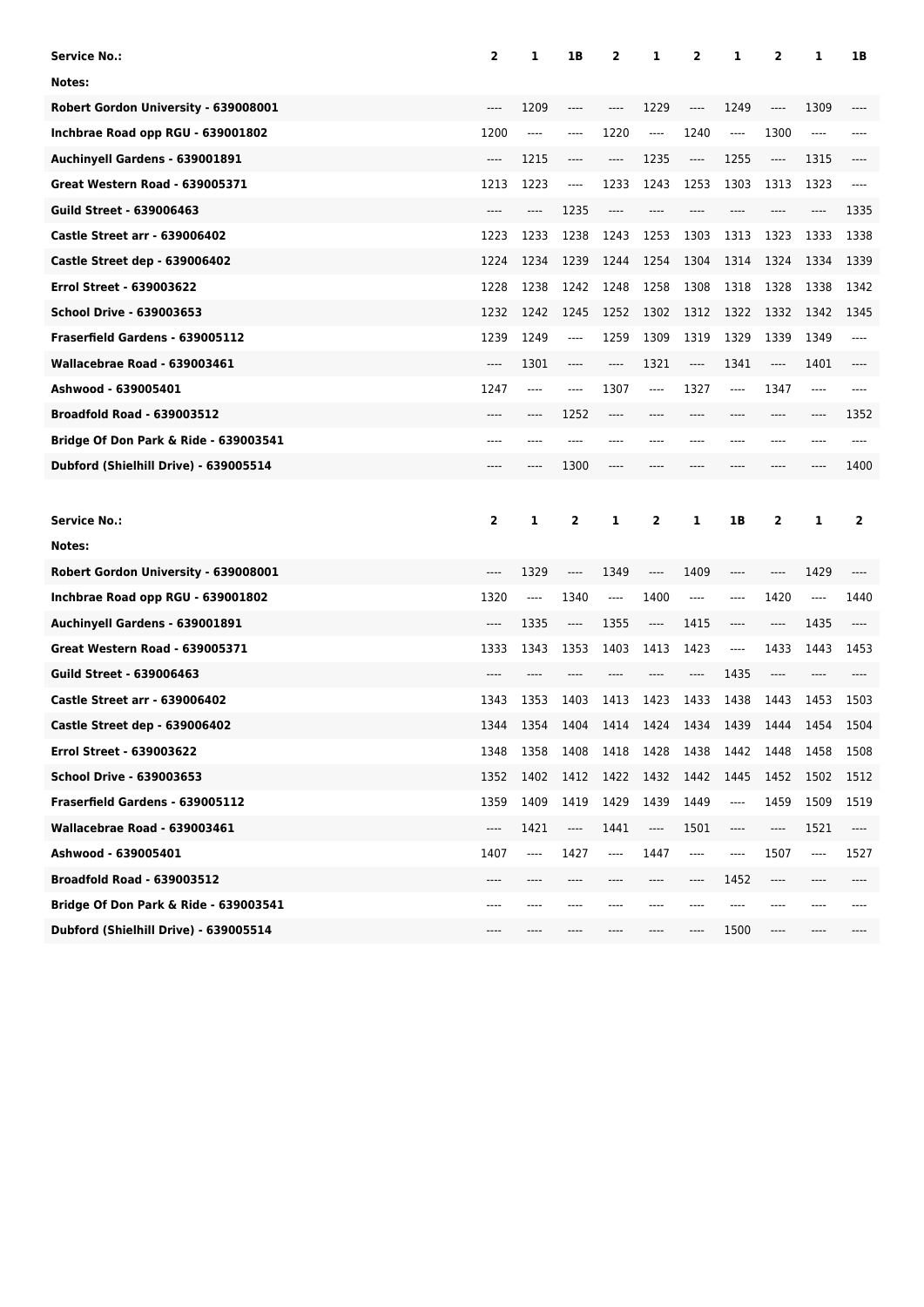| <b>Service No.:</b>                              | 1    | 2    | 1                             | 1B   | 2                             | 1        | 2        | 1    | 2                             | 1    |
|--------------------------------------------------|------|------|-------------------------------|------|-------------------------------|----------|----------|------|-------------------------------|------|
| Notes:                                           |      |      |                               |      |                               |          |          |      |                               |      |
| Robert Gordon University - 639008001             | 1449 | ---- | 1509                          | ---- |                               | 1529     | ----     | 1550 | ----                          | 1610 |
| Inchbrae Road opp RGU - 639001802                | ---- | 1500 | $\cdots$                      | ---- | 1520                          | $\cdots$ | 1540     | ---- | 1600                          | ---- |
| Auchinyell Gardens - 639001891                   | 1455 | ---- | 1515                          | ---- | $-----$                       | 1535     | ----     | 1556 | ----                          | 1616 |
| <b>Great Western Road - 639005371</b>            | 1503 | 1513 | 1523                          | ---- | 1533                          | 1543     | 1553     | 1604 | 1613                          | 1624 |
| <b>Guild Street - 639006463</b>                  | ---- |      | ----                          | 1535 | ----                          |          |          |      |                               |      |
| <b>Castle Street arr - 639006402</b>             | 1513 | 1523 | 1533                          | 1538 | 1543                          | 1553     | 1603     | 1614 | 1623                          | 1634 |
| <b>Castle Street dep - 639006402</b>             | 1514 | 1524 | 1534                          | 1539 | 1544                          | 1554     | 1604     | 1615 | 1624                          | 1635 |
| <b>Errol Street - 639003622</b>                  | 1518 | 1528 | 1538                          | 1542 | 1548                          | 1558     | 1608     | 1619 | 1628                          | 1639 |
| <b>School Drive - 639003653</b>                  | 1522 | 1532 | 1542                          | 1545 | 1552                          | 1602     | 1612     | 1623 | 1632                          | 1643 |
| Fraserfield Gardens - 639005112                  | 1529 | 1539 | 1549                          | ---- | 1559                          | 1609     | 1619     | 1630 | 1639                          | 1650 |
| Wallacebrae Road - 639003461                     | 1541 | ---- | 1601                          | ---- | ----                          | 1621     | $\cdots$ | 1642 | ----                          | 1702 |
| Ashwood - 639005401                              | ---- | 1547 | ----                          | ---- | 1607                          | ----     | 1627     | ---- | 1647                          |      |
| <b>Broadfold Road - 639003512</b>                |      | ---- |                               | 1552 |                               |          | ----     |      |                               |      |
| Bridge Of Don Park & Ride - 639003541            | ---- | ---- |                               |      |                               |          | ----     | ---- | ----                          |      |
| Dubford (Shielhill Drive) - 639005514            | ---- | ---- | ----                          | 1600 | ----                          |          | ----     |      | ----                          |      |
|                                                  |      |      |                               |      |                               |          |          |      |                               |      |
|                                                  |      |      |                               |      |                               |          |          |      |                               |      |
| <b>Service No.:</b>                              | 1B   | 2    | 1                             | 2    | 1                             | 2        | 1        | 2    | 1                             | 2    |
| Notes:                                           |      |      |                               |      |                               |          |          |      |                               |      |
| Robert Gordon University - 639008001             |      | ---- | 1630                          | ---- | 1700                          | ----     | 1730     | ---- | 1800                          |      |
| Inchbrae Road opp RGU - 639001802                | ---- | 1620 | $\hspace{1.5cm} \textbf{---}$ | 1646 | $---$                         | 1716     | ----     | 1746 | $\hspace{1.5cm} \textbf{---}$ | 1816 |
| Auchinyell Gardens - 639001891                   | ---- | ---- | 1636                          | ---- | 1706                          | $---$    | 1736     | ---- | 1806                          | ---- |
| <b>Great Western Road - 639005371</b>            | ---- | 1633 | 1644                          | 1659 | 1714                          | 1729     | 1744     | 1759 | 1814                          | 1829 |
| <b>Guild Street - 639006463</b>                  | 1635 | ---- |                               |      |                               |          |          |      |                               |      |
| <b>Castle Street arr - 639006402</b>             | 1638 | 1643 | 1654                          | 1709 | 1724                          | 1739     | 1754     | 1809 | 1824                          | 1839 |
| Castle Street dep - 639006402                    | 1639 | 1644 | 1655                          | 1710 | 1725                          | 1740     | 1755     | 1810 | 1825                          | 1840 |
| Errol Street - 639003622                         | 1642 | 1648 | 1659                          | 1714 | 1729                          | 1744     | 1759     | 1814 | 1829                          | 1844 |
| <b>School Drive - 639003653</b>                  | 1645 | 1652 | 1703                          | 1718 | 1733                          | 1748     | 1803     | 1818 | 1833                          | 1848 |
| Fraserfield Gardens - 639005112                  | ---- | 1659 | 1710                          | 1725 | 1740                          | 1755     | 1810     | 1825 | 1840                          | 1855 |
| Wallacebrae Road - 639003461                     | ---- | ---- | 1722                          | ---- | 1752                          | ----     | 1822     | ---- | 1852                          | ---- |
| Ashwood - 639005401                              | ---- | 1707 | ----                          | 1733 | $\hspace{1.5cm} \textbf{---}$ | 1803     | ----     | 1833 | $\hspace{1.5cm} \textbf{---}$ | 1903 |
| <b>Broadfold Road - 639003512</b>                | 1652 | ---- |                               |      |                               |          |          |      |                               |      |
| <b>Bridge Of Don Park &amp; Ride - 639003541</b> | ---- |      |                               |      |                               |          |          |      |                               |      |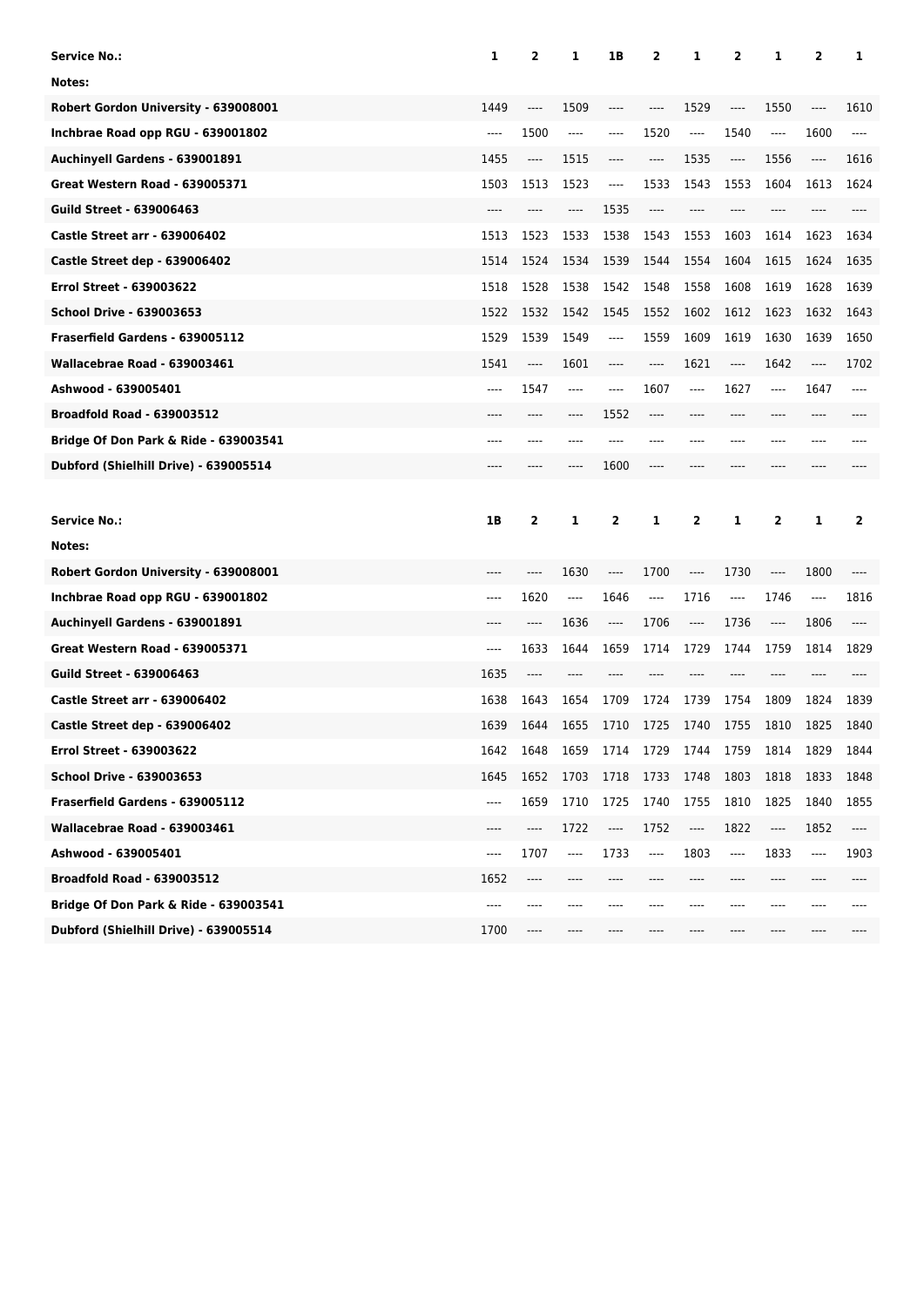| <b>Service No.:</b>                   | 1        | 2                                                    | 1     | 2    | 1       | 2                                     | 1                             | $\overline{2}$                                       | 1     | 2        |
|---------------------------------------|----------|------------------------------------------------------|-------|------|---------|---------------------------------------|-------------------------------|------------------------------------------------------|-------|----------|
| Notes:                                |          |                                                      |       |      |         |                                       |                               |                                                      |       |          |
| Robert Gordon University - 639008001  | 1830     | ----                                                 | 1903  | ---- | 1943    | ----                                  | 2030                          | $\hspace{0.05cm}\rule{0.7pt}{0.1ex}\hspace{0.025cm}$ | 2130  | $-----$  |
| Inchbrae Road opp RGU - 639001802     | $\cdots$ | 1846                                                 | ----  | 1926 | ----    | 2004                                  | ----                          | 2102                                                 | ----  | 2207     |
| Auchinyell Gardens - 639001891        | 1836     | $\hspace{1.5cm} \textbf{---}$                        | 1909  | ---- | 1949    | $\hspace{1.5cm} \textbf{---}$         | 2036                          | ----                                                 | 2136  | $\cdots$ |
| <b>Great Western Road - 639005371</b> | 1844     | 1859                                                 | 1917  | 1937 | 1957    | 2015                                  | 2044                          | 2112                                                 | 2144  | 2217     |
| <b>Guild Street - 639006463</b>       | ----     | ----                                                 | ----  | ---- |         |                                       | ----                          | ----                                                 |       | ----     |
| Castle Street arr - 639006402         | 1854     | 1909                                                 | 1927  | 1946 | 2007    | 2024                                  | 2054                          | 2121                                                 | 2154  | 2226     |
| Castle Street dep - 639006402         | 1855     | 1910                                                 | 1928  | 1947 | 2008    | 2025                                  | 2055                          | 2122                                                 | 2155  | 2227     |
| <b>Errol Street - 639003622</b>       | 1859     | 1914                                                 | 1932  | 1951 | 2012    | 2029                                  | 2059                          | 2126                                                 | 2159  | 2231     |
| <b>School Drive - 639003653</b>       | 1903     | 1918                                                 | 1936  | 1955 | 2016    | 2033                                  | 2103                          | 2130                                                 | 2203  | 2235     |
| Fraserfield Gardens - 639005112       | 1910     | 1925                                                 | 1943  | 2002 | 2023    | 2040                                  | 2110                          | 2137                                                 | 2210  | 2242     |
| Wallacebrae Road - 639003461          | 1922     | $\hspace{0.05cm}\rule{0.7pt}{0.1ex}\hspace{0.025cm}$ | 1955  | ---- | 2035    | $\hspace{1.5cm} \dots \hspace{1.5cm}$ | 2122                          | ----                                                 | 2222  | $\cdots$ |
| Ashwood - 639005401                   | ----     | 1933                                                 | $---$ | 2010 | $-----$ | 2048                                  | ----                          | 2145                                                 | $---$ | 2250     |
| <b>Broadfold Road - 639003512</b>     | ----     | ----                                                 |       | ---- |         | ----                                  |                               | ----                                                 |       |          |
| Bridge Of Don Park & Ride - 639003541 | ----     | ----                                                 |       |      |         |                                       | ----                          | ----                                                 |       |          |
| Dubford (Shielhill Drive) - 639005514 |          |                                                      |       |      |         |                                       |                               |                                                      |       |          |
|                                       |          |                                                      |       |      |         |                                       |                               |                                                      |       |          |
| <b>Service No.:</b>                   |          |                                                      |       |      | 1       |                                       | 2                             |                                                      | 1     |          |
| Notes:                                |          |                                                      |       |      |         |                                       |                               |                                                      |       |          |
| Robert Gordon University - 639008001  |          |                                                      |       |      | 2223    |                                       | ----                          |                                                      | 2312  |          |
| Inchbrae Road opp RGU - 639001802     |          |                                                      |       |      | $---$   |                                       | 2255                          |                                                      | $---$ |          |
| Auchinyell Gardens - 639001891        |          |                                                      |       |      | 2229    |                                       | $---$                         |                                                      | 2319  |          |
| <b>Great Western Road - 639005371</b> |          |                                                      |       |      | 2237    |                                       | 2305                          |                                                      | 2327  |          |
| <b>Guild Street - 639006463</b>       |          |                                                      |       |      | ----    |                                       | ----                          |                                                      | $---$ |          |
| <b>Castle Street arr - 639006402</b>  |          |                                                      |       |      | 2247    |                                       | 2314                          |                                                      | 2336  |          |
| Castle Street dep - 639006402         |          |                                                      |       |      | 2248    |                                       | 2315                          |                                                      | 2337  |          |
| <b>Errol Street - 639003622</b>       |          |                                                      |       |      | 2252    |                                       | 2319                          |                                                      | 2341  |          |
| <b>School Drive - 639003653</b>       |          |                                                      |       |      | 2256    |                                       | 2323                          |                                                      | ----  |          |
| Fraserfield Gardens - 639005112       |          |                                                      |       |      | 2303    |                                       | 2330                          |                                                      | ----  |          |
| Wallacebrae Road - 639003461          |          |                                                      |       |      | 2315    |                                       | $\hspace{1.5cm} \textbf{---}$ |                                                      | ----  |          |
| Ashwood - 639005401                   |          |                                                      |       |      | ----    |                                       | 2338                          |                                                      | ----  |          |
| <b>Broadfold Road - 639003512</b>     |          |                                                      |       |      | ----    |                                       | $-----$                       |                                                      |       |          |
| Bridge Of Don Park & Ride - 639003541 |          |                                                      |       |      | ----    |                                       | ----                          |                                                      | ----  |          |
| Dubford (Shielhill Drive) - 639005514 |          |                                                      |       |      | ----    |                                       | $---$                         |                                                      | $---$ |          |

**1: Danestone - RGU Garthdee (Bridges) Via Bridge Of Don-City Centre-Auchinyell**

**1B: Dubford - RGU Garthdee/Bridge Street (Bridges)**

 **Via Denmore-City Centre-Bridge Of Dee**

**2: Ashwood - RGU Garthdee Road (Bridges) Via Bridge Of Don-City Centre-Auchinyell**

**Bridges**

**Sunday**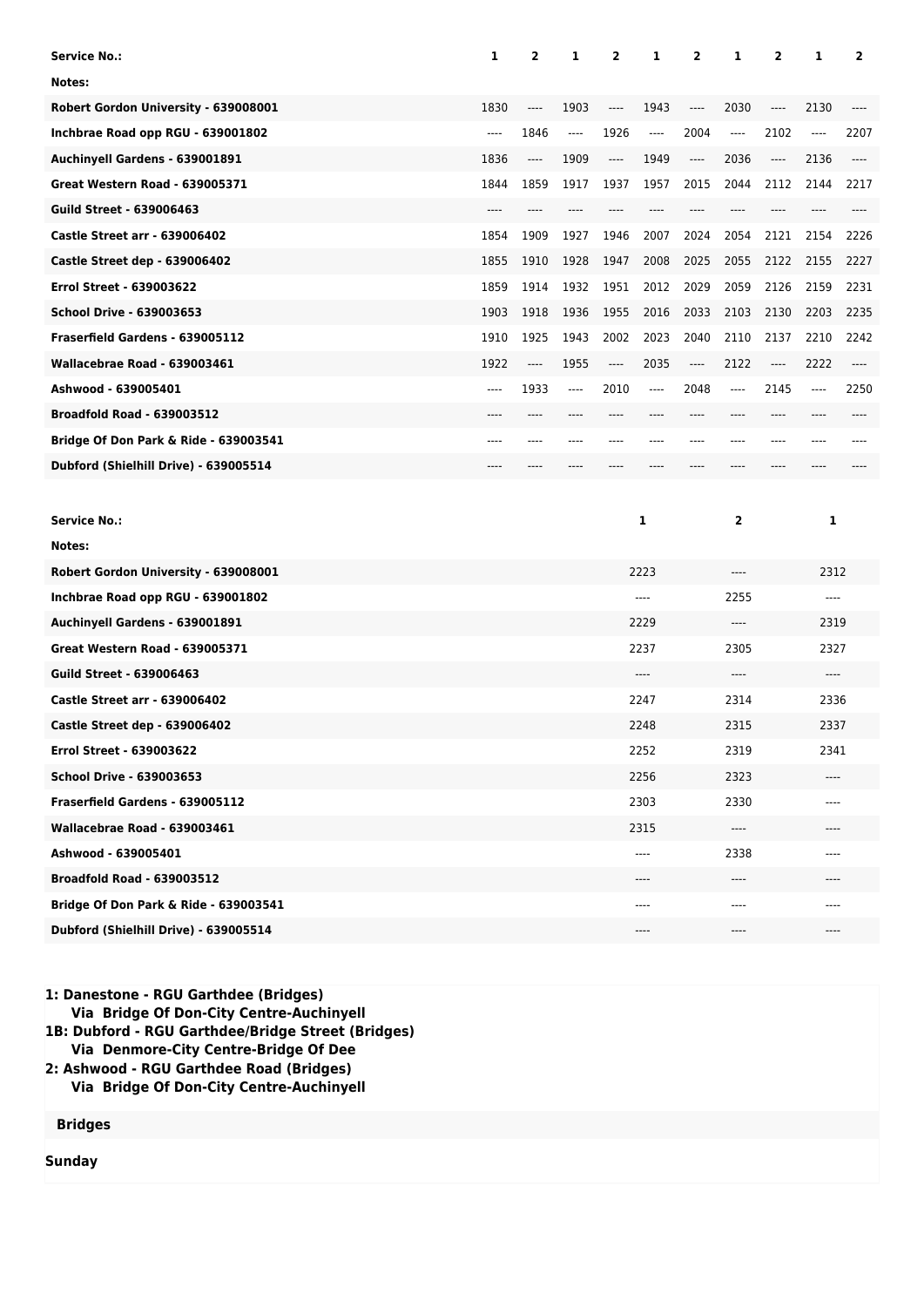| Service No.:                                     | 2    | 1                             | $\overline{2}$ | 1    | $\overline{2}$                | 1       | 2     | 1B   | 1    | 2    |
|--------------------------------------------------|------|-------------------------------|----------------|------|-------------------------------|---------|-------|------|------|------|
| Notes:                                           |      |                               |                |      |                               |         |       |      |      |      |
| <b>Fairview Brae - 639007142</b>                 |      |                               |                | 0805 | ----                          | 0833    | ----  | ---- | 0904 |      |
| Wallacebrae Road - 639003461                     | ---- |                               | ----           | 0807 | ----                          | 0835    | ----  | ---- | 0906 | ---- |
| <b>Bodachra Place - 639004942</b>                |      |                               | ----           | 0814 | ----                          | 0842    | ----  | ---- | 0913 | ---- |
| Ashwood - 639005401                              | ---- |                               | 0740           | ---- | 0823                          | $-----$ | 0854  | ---- | ---- | 0924 |
| North Donside Road - 639005111                   |      |                               | 0751           | 0821 | 0834                          | 0849    | 0905  | ---- | 0920 | 0935 |
| John Street - 639006531                          | ---- |                               |                |      |                               |         | ----  | ---- |      | ---- |
| <b>Broad Street - 639006452</b>                  |      |                               |                |      |                               |         | ----  | ---- | ---- |      |
| Dubford (Shielhill Drive) - 639005514            | ---- |                               |                |      |                               |         | ----  | 0905 | ---- |      |
| Bridge Of Don Park & Ride - 639003541            |      |                               |                |      |                               |         |       |      |      |      |
| <b>Broadfold Road - 639003511</b>                | ---- |                               | ----           | ---- |                               |         | ----  | 0914 | ---- |      |
| <b>School Road - 639003662</b>                   | ---- | ----                          | 0758           | 0828 | 0841                          | 0856    | 0912  | 0920 | 0927 | 0942 |
| <b>Errol Street - 639003623</b>                  | 0701 | 0731                          | 0802           | 0832 | 0845                          | 0900    | 0916  | 0925 | 0932 | 0946 |
| <b>Castle Street arr - 639006404</b>             | ---- | ----                          | 0807           | 0836 | 0850                          | 0904    | 0921  | 0929 | 0936 | 0951 |
| Castle Street dep - 639006404                    | 0706 | 0736                          | 0807           | 0836 | 0850                          | 0904    | 0922  | 0930 | 0937 | 0952 |
| <b>Nellfield Place - 639005362</b>               | 0714 | 0744                          | 0817           | 0846 | 0900                          | 0916    | 0934  | ---- | 0949 | 1004 |
| Inchbrae Road opp RGU - 639001802                | 0726 | ----                          | 0829           | ---- | 0912                          | $-----$ | 0946  | ---- | ---- | 1016 |
| Robert Gordon University - 639008001             | ---- | 0752                          | $\cdots$       | 0854 | ----                          | 0926    | ----  | ---- | 0959 |      |
| <b>Guild Street - 639006463</b>                  |      |                               |                |      |                               |         | ----  | 0933 | ---- |      |
|                                                  |      |                               |                |      |                               |         |       |      |      |      |
| <b>Service No.:</b>                              | 1    | 2                             | 1B             | 1    | 2                             | 1       | 2     | 1    | 1B   | 2    |
| Notes:                                           |      |                               |                |      |                               |         |       |      |      |      |
| <b>Fairview Brae - 639007142</b>                 | 0934 | ----                          | $-----$        | 0959 | ----                          | $---$   | ----  | 1049 | ---- |      |
| Wallacebrae Road - 639003461                     | 0936 | ----                          | $---$          | 1001 | ----                          | 1026    | ----  | 1051 | ---- |      |
| <b>Bodachra Place - 639004942</b>                | 0943 | ----                          | ----           | 1008 | ----                          | 1033    | ----  | 1058 | ---- |      |
| Ashwood - 639005401                              | ---- | 0952                          | ----           | ---- | 1019                          | $---$   | 1044  | ---- | ---- | 1104 |
| North Donside Road - 639005111                   | 0950 | 1003                          | ----           | 1015 | 1030                          | 1040    | 1055  | 1105 |      | 1115 |
| John Street - 639006531                          | ---- | ----                          |                |      |                               |         | ----  | ---- |      |      |
| <b>Broad Street - 639006452</b>                  | ---- | ----                          | $-----$        | ---- | ----                          | $---$   | $---$ | ---- | ---- | ---- |
| Dubford (Shielhill Drive) - 639005514            | ---- | ----                          | 1005           | ---- | ----                          | ----    | ----  | ---- | 1105 | ---- |
| <b>Bridge Of Don Park &amp; Ride - 639003541</b> | ---- | ----                          | ----           | ---- |                               | ----    | ----  | ---- | ---- |      |
| <b>Broadfold Road - 639003511</b>                | ---- | ----                          | 1014           | ---- | ----                          | ----    | ----  | ---- | 1114 | ---- |
| School Road - 639003662                          | 0957 | 1010                          | 1020           | 1022 | 1037                          | 1047    | 1102  | 1112 | 1120 | 1122 |
| Errol Street - 639003623                         | 1002 | 1014                          | 1025           | 1027 | 1041                          | 1052    | 1106  | 1117 | 1125 | 1126 |
| <b>Castle Street arr - 639006404</b>             | 1006 | 1019                          | 1029           | 1031 | 1046                          | 1056    | 1111  | 1121 | 1129 | 1131 |
| Castle Street dep - 639006404                    | 1007 | 1020                          | 1030           | 1032 | 1047                          | 1057    | 1112  | 1122 | 1130 | 1132 |
| <b>Nellfield Place - 639005362</b>               | 1019 | 1032                          | ----           | 1044 | 1059                          | 1109    | 1124  | 1134 | ---- | 1144 |
| Inchbrae Road opp RGU - 639001802                | ---- | 1044                          | $\cdots$       | ---- | 1111                          | ----    | 1136  | ---- | ---- | 1156 |
| Robert Gordon University - 639008001             | 1029 | $\hspace{1.5cm} \textbf{---}$ | ----           | 1054 | $\hspace{1.5cm} \textbf{---}$ | 1119    | ----  | 1144 | ---- | ---- |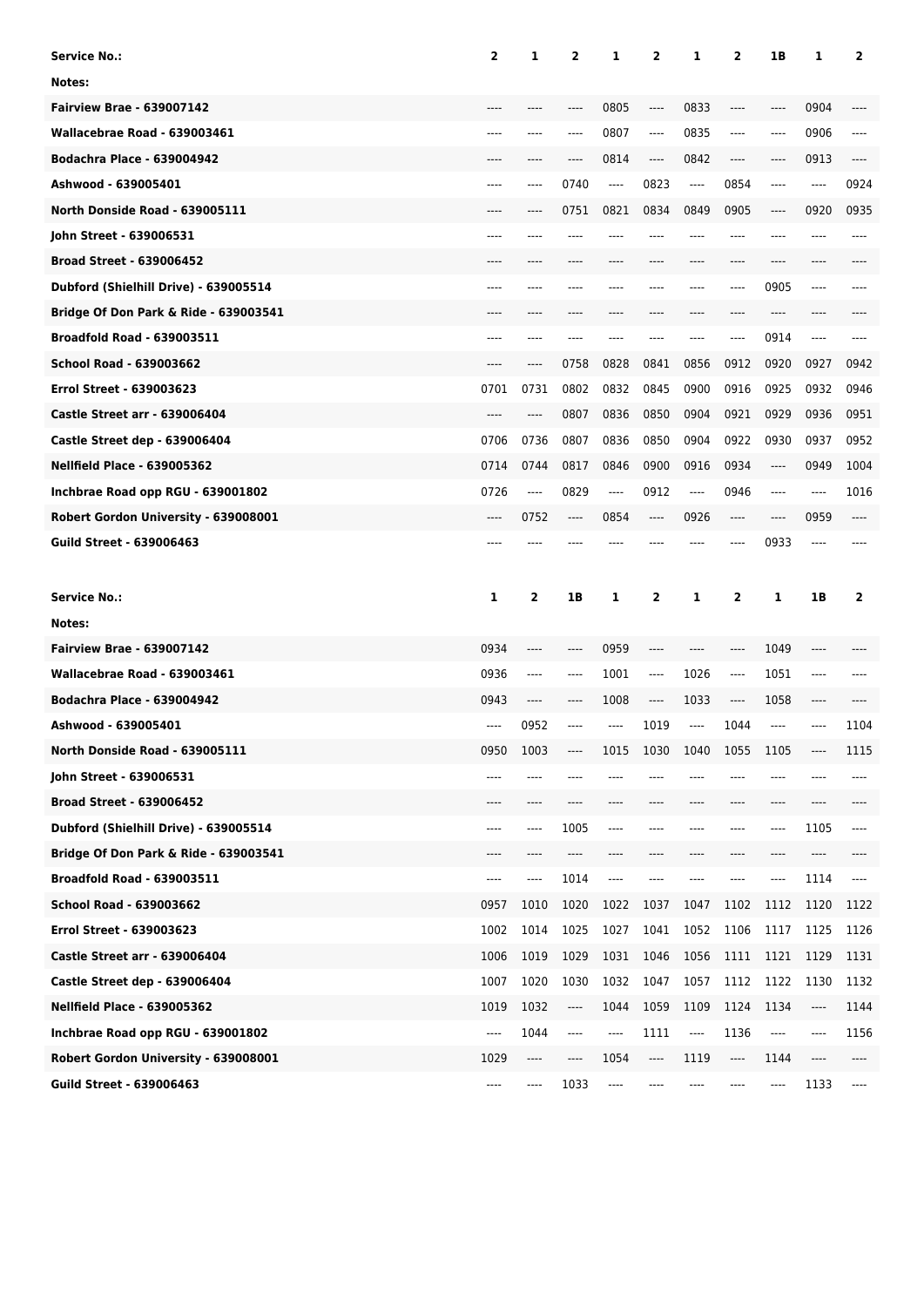| <b>Service No.:</b>                   | 1     | 2                             | 1     | 2        | 1       | 1B                            | 2     | 1    | 2    | 1     |
|---------------------------------------|-------|-------------------------------|-------|----------|---------|-------------------------------|-------|------|------|-------|
| Notes:                                |       |                               |       |          |         |                               |       |      |      |       |
| <b>Fairview Brae - 639007142</b>      |       |                               |       | ----     | 1149    | $---$                         | ----  |      |      |       |
| Wallacebrae Road - 639003461          | 1111  | ----                          | 1131  | $\cdots$ | 1151    | $-----$                       | ----  | 1211 | ---- | 1231  |
| <b>Bodachra Place - 639004942</b>     | 1118  | ----                          | 1138  | ----     | 1158    | $---$                         | ----  | 1218 | ---- | 1238  |
| Ashwood - 639005401                   | ----  | 1124                          | $---$ | 1144     | $-----$ | $-----$                       | 1204  | ---- | 1224 | ----  |
| North Donside Road - 639005111        | 1125  | 1135                          | 1145  | 1155     | 1205    | $---$                         | 1215  | 1225 | 1235 | 1245  |
| John Street - 639006531               | ----  |                               |       | ----     | ----    | $---$                         | ----  |      | ---- | $---$ |
| <b>Broad Street - 639006452</b>       | $---$ | ----                          | ----  | ----     | ----    | $---$                         | ----  | ---- | ---- |       |
| Dubford (Shielhill Drive) - 639005514 | $---$ |                               |       | ----     | ----    | 1205                          | $---$ | ---- | ---- |       |
| Bridge Of Don Park & Ride - 639003541 |       |                               |       |          | ----    | $---$                         | ----  | ---- | ---- |       |
| <b>Broadfold Road - 639003511</b>     | $---$ | ----                          | ----  | ----     | ----    | 1214                          | $---$ | ---- | ---- |       |
| School Road - 639003662               | 1132  | 1142                          | 1152  | 1202     | 1212    | 1220                          | 1222  | 1232 | 1242 | 1252  |
| <b>Errol Street - 639003623</b>       | 1137  | 1146                          | 1157  | 1206     | 1217    | 1225                          | 1226  | 1237 | 1246 | 1257  |
| <b>Castle Street arr - 639006404</b>  | 1141  | 1151                          | 1201  | 1211     | 1221    | 1229                          | 1231  | 1241 | 1251 | 1301  |
| Castle Street dep - 639006404         | 1142  | 1152                          | 1202  | 1212     | 1222    | 1230                          | 1232  | 1242 | 1252 | 1302  |
| <b>Nellfield Place - 639005362</b>    | 1154  | 1204                          | 1214  | 1224     | 1234    | $\hspace{1.5cm} \textbf{---}$ | 1244  | 1254 | 1304 | 1314  |
| Inchbrae Road opp RGU - 639001802     | ----  | 1216                          | $---$ | 1236     | ----    | $---$                         | 1256  | ---- | 1316 | $---$ |
| Robert Gordon University - 639008001  | 1204  | ----                          | 1224  | $---$    | 1244    | $---$                         | $---$ | 1304 | ---- | 1324  |
| <b>Guild Street - 639006463</b>       | ----  |                               |       |          | ----    | 1233                          | ----  | ---- |      |       |
|                                       |       |                               |       |          |         |                               |       |      |      |       |
| <b>Service No.:</b>                   | 2     | 1                             | 1B    | 2        | 1       | 2                             | 1     | 2    | 1    | 1B    |
| Notes:                                |       |                               |       |          |         |                               |       |      |      |       |
| <b>Fairview Brae - 639007142</b>      |       |                               |       |          |         |                               |       |      | ---- |       |
| Wallacebrae Road - 639003461          | ----  | 1251                          | ----  | ----     | 1311    | $---$                         | 1331  | ---- | 1351 | ----  |
| <b>Bodachra Place - 639004942</b>     | ----  | 1258                          | ----  | ----     | 1318    | $-----$                       | 1338  | ---- | 1358 |       |
| Ashwood - 639005401                   | 1244  | ----                          | ----  | 1304     | $---$   | 1325                          | ----  | 1344 | ---- |       |
| North Donside Road - 639005111        | 1255  | 1305                          | ----  | 1315     | 1325    | 1336                          | 1345  | 1355 | 1405 |       |
| John Street - 639006531               | ----  | ----                          |       |          |         |                               |       |      |      |       |
| <b>Broad Street - 639006452</b>       | ----  | ----                          |       | ----     |         |                               | ----  | ---- | ---- |       |
| Dubford (Shielhill Drive) - 639005514 | ----  | ----                          | 1305  | ----     |         |                               | ----  | ---- | ---- | 1405  |
| Bridge Of Don Park & Ride - 639003541 | ----  | ----                          | ----  | ----     |         |                               | ----  |      |      | ----  |
| Broadfold Road - 639003511            | ----  | ----                          | 1314  | ----     |         |                               |       |      |      | 1414  |
| School Road - 639003662               | 1302  | 1312                          | 1320  | 1322     | 1332    | 1343                          | 1352  | 1402 | 1412 | 1420  |
| Errol Street - 639003623              | 1306  | 1317                          | 1325  | 1326     | 1337    | 1347                          | 1357  | 1406 | 1417 | 1425  |
| <b>Castle Street arr - 639006404</b>  | 1311  | 1321                          | 1329  | 1331     | 1341    | 1352                          | 1401  | 1411 | 1421 | 1429  |
| Castle Street dep - 639006404         | 1312  | 1322                          | 1330  | 1332     | 1342    | 1353                          | 1402  | 1412 | 1422 | 1430  |
| <b>Nellfield Place - 639005362</b>    | 1324  | 1334                          | ----  | 1344     | 1354    | 1405                          | 1414  | 1424 | 1434 | ----  |
| Inchbrae Road opp RGU - 639001802     | 1336  | $\hspace{1.5cm} \textbf{---}$ | ----  | 1356     | ----    | 1417                          | ----  | 1436 | ---- |       |
| Robert Gordon University - 639008001  | ----  | 1344                          | ----  | ----     | 1404    | $\hspace{1.5cm} \textbf{---}$ | 1424  | ---- | 1444 | ----  |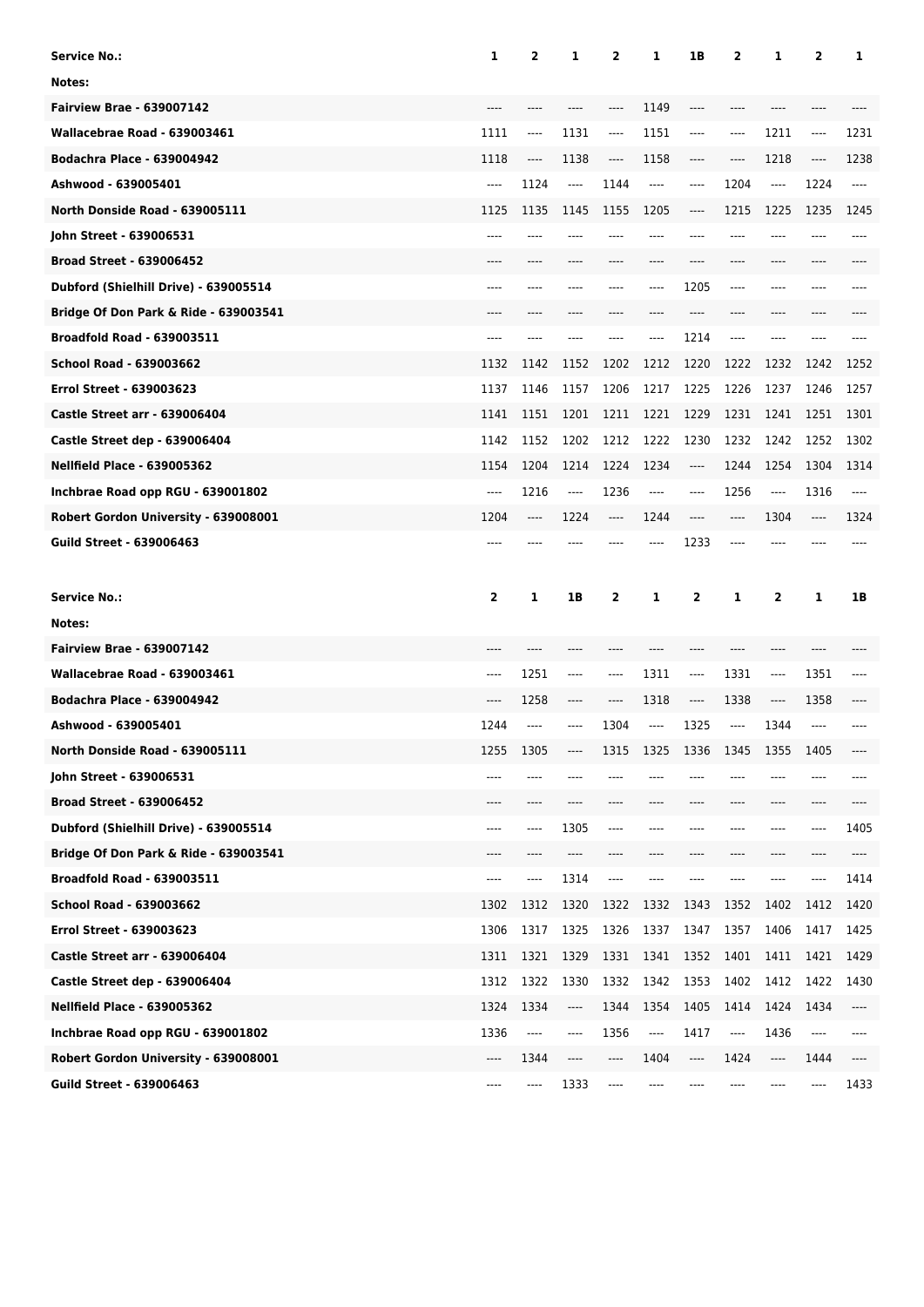| <b>Service No.:</b>                   | $\overline{2}$ | 1    | $\mathbf{2}$                  | 1    | 2    | 1       | 1B      | 2    | 1    | 2    |
|---------------------------------------|----------------|------|-------------------------------|------|------|---------|---------|------|------|------|
| Notes:                                |                |      |                               |      |      |         |         |      |      |      |
| <b>Fairview Brae - 639007142</b>      |                |      |                               |      |      |         |         |      |      |      |
| Wallacebrae Road - 639003461          | ----           | 1411 | $---$                         | 1431 | ---- | 1451    | $-----$ | ---- | 1511 |      |
| <b>Bodachra Place - 639004942</b>     | ----           | 1418 | $\cdots$                      | 1438 | ---- | 1458    | ----    | ---- | 1518 | ---- |
| Ashwood - 639005401                   | 1404           | ---- | 1424                          | ---- | 1444 | $-----$ | $-----$ | 1504 | ---- | 1524 |
| North Donside Road - 639005111        | 1415           | 1425 | 1435                          | 1445 | 1455 | 1505    | ----    | 1515 | 1525 | 1535 |
| John Street - 639006531               |                |      |                               |      |      |         | ----    |      |      | ---- |
| <b>Broad Street - 639006452</b>       | ----           | ---- | ----                          | ---- |      | ----    | ----    | ---- | ---- |      |
| Dubford (Shielhill Drive) - 639005514 | ----           |      |                               |      |      | ----    | 1505    | ---- |      |      |
| Bridge Of Don Park & Ride - 639003541 |                |      |                               |      |      |         |         |      |      |      |
| <b>Broadfold Road - 639003511</b>     | ----           |      |                               |      |      | ----    | 1514    | ---- |      |      |
| <b>School Road - 639003662</b>        | 1422           | 1432 | 1442                          | 1452 | 1502 | 1512    | 1520    | 1522 | 1532 | 1542 |
| <b>Errol Street - 639003623</b>       | 1426           | 1437 | 1446                          | 1457 | 1506 | 1517    | 1525    | 1526 | 1537 | 1546 |
| Castle Street arr - 639006404         | 1431           | 1441 | 1451                          | 1501 | 1511 | 1521    | 1529    | 1531 | 1541 | 1551 |
| Castle Street dep - 639006404         | 1432           | 1442 | 1452                          | 1502 | 1512 | 1522    | 1530    | 1532 | 1542 | 1552 |
| <b>Nellfield Place - 639005362</b>    | 1444           | 1454 | 1504                          | 1514 | 1524 | 1534    | ----    | 1544 | 1554 | 1604 |
| Inchbrae Road opp RGU - 639001802     | 1456           | ---- | 1516                          | ---- | 1536 | $-----$ | $-----$ | 1556 | ---- | 1616 |
| Robert Gordon University - 639008001  | ----           | 1504 | $\cdots$                      | 1524 | ---- | 1544    | ----    | ---- | 1604 | ---- |
| <b>Guild Street - 639006463</b>       | ----           |      |                               |      |      | ----    | 1533    | ---- |      |      |
|                                       |                |      |                               |      |      |         |         |      |      |      |
|                                       |                |      |                               |      |      |         |         |      |      |      |
| <b>Service No.:</b>                   | 1              | 2    | 1B                            | 1    | 2    | 1       | 2       | 1    | 2    | 1    |
| Notes:                                |                |      |                               |      |      |         |         |      |      |      |
| <b>Fairview Brae - 639007142</b>      |                |      |                               |      |      |         | ----    |      |      |      |
| Wallacebrae Road - 639003461          | 1531           | ---- | ----                          | 1601 | ---- | 1631    | ----    | 1701 | ---- | 1731 |
| <b>Bodachra Place - 639004942</b>     | 1538           | ---- | ----                          | 1608 | ---- | 1638    | ----    | 1708 | ---- | 1738 |
| Ashwood - 639005401                   | ----           | 1549 | ----                          | ---- | 1619 | $---$   | 1649    | ---- | 1719 | ---- |
| North Donside Road - 639005111        | 1545           | 1600 |                               | 1615 | 1630 | 1645    | 1700    | 1715 | 1730 | 1745 |
| John Street - 639006531               |                |      |                               |      |      |         |         |      |      |      |
| <b>Broad Street - 639006452</b>       | ----           | ---- | ----                          |      |      |         | ----    | ---- |      |      |
| Dubford (Shielhill Drive) - 639005514 | ----           | ---- | 1605                          | ---- |      |         |         | ---- |      |      |
| Bridge Of Don Park & Ride - 639003541 | ----           |      | ----                          |      |      |         |         |      |      |      |
| <b>Broadfold Road - 639003511</b>     | ----           | ---- | 1614                          | ---- |      |         |         |      |      |      |
| School Road - 639003662               | 1552           | 1607 | 1620                          | 1622 | 1637 | 1652    | 1707    | 1722 | 1737 | 1752 |
| <b>Errol Street - 639003623</b>       | 1557           | 1611 | 1625                          | 1627 | 1641 | 1657    | 1711    | 1727 | 1741 | 1757 |
| <b>Castle Street arr - 639006404</b>  | 1601           | 1616 | 1629                          | 1631 | 1646 | 1701    | 1716    | 1731 | 1746 | 1801 |
| Castle Street dep - 639006404         | 1602           | 1617 | 1630                          | 1632 | 1647 | 1702    | 1717    | 1732 | 1747 | 1802 |
| <b>Nellfield Place - 639005362</b>    | 1614           | 1629 | ----                          | 1644 | 1659 | 1714    | 1729    | 1744 | 1759 | 1814 |
| Inchbrae Road opp RGU - 639001802     | ----           | 1641 | $\hspace{1.5cm} \textbf{---}$ | ---- | 1711 | ----    | 1741    | ---- | 1811 | ---- |
| Robert Gordon University - 639008001  | 1624           | ---- |                               | 1654 | ---- | 1724    | ----    | 1754 | ---- | 1824 |